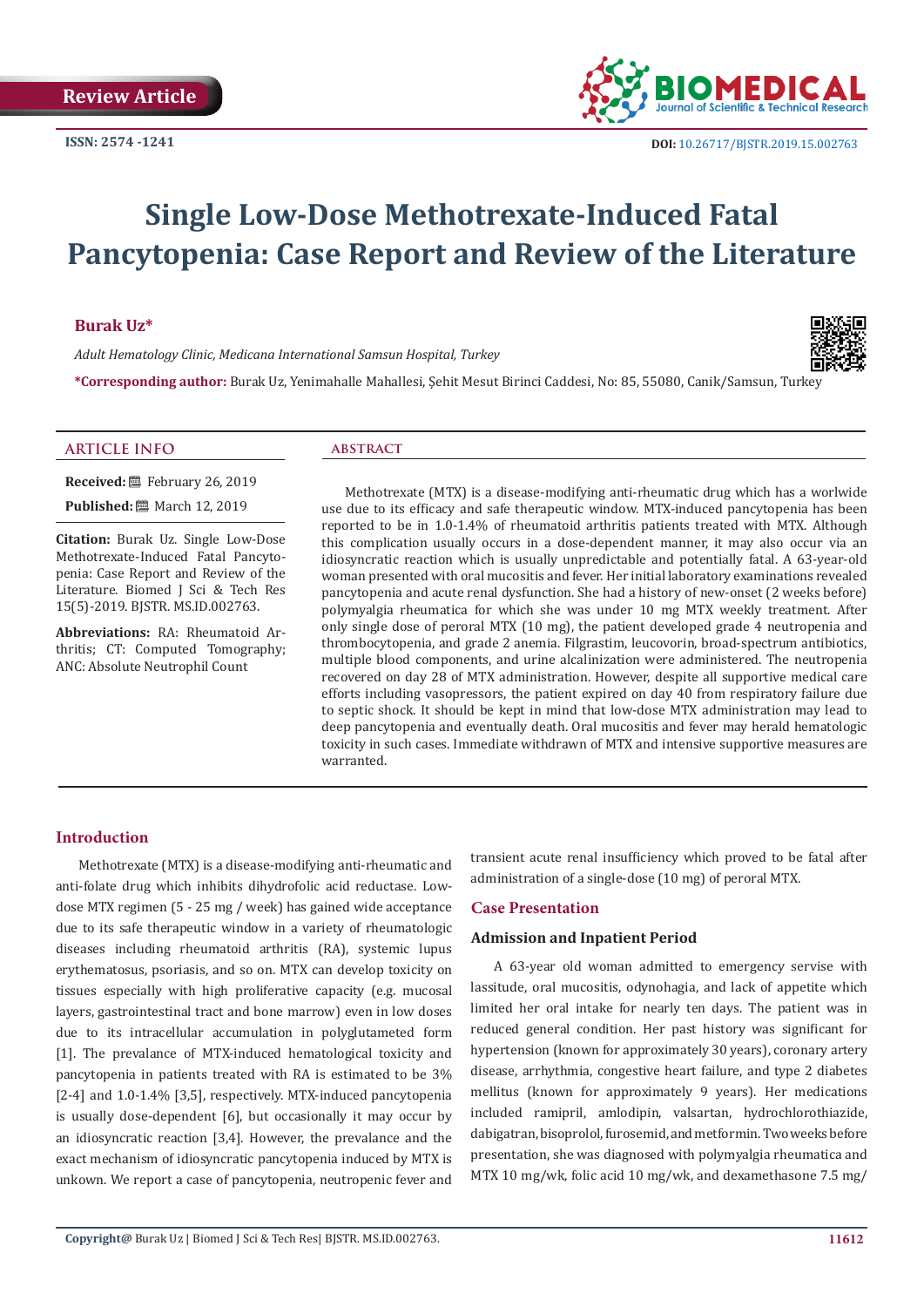day was prescribed (Table 1). Vital signs disclosed the following: temperature 36.0 C, blood pressure 100/70 mm Hg, and heart rate 101 bpm. Physical examination revealed lack of skin turgor and oral

mucositis. The initial laboratory data showed pancytopenia, acute deterioration in renal function tests, and a high C-reactive protein level (Table 2). Serum MTX level was 0.20 μmol/L.

**Table 1:** The clinical parameters of the patient.

| <b>Parameters</b>                          | <b>Patient</b>                                                                                                                                |  |  |  |
|--------------------------------------------|-----------------------------------------------------------------------------------------------------------------------------------------------|--|--|--|
| Age / sex                                  | 63/F                                                                                                                                          |  |  |  |
| MTX dose (week)                            | 10 <sub>mg</sub>                                                                                                                              |  |  |  |
| MTX duration                               | 1 week                                                                                                                                        |  |  |  |
| Cumulative dose                            | 10 <sub>mg</sub>                                                                                                                              |  |  |  |
| Onset of pancytopenia                      | 13 days after MTX administration                                                                                                              |  |  |  |
| Nadir of blood counts                      | ANC: 0 x10 <sup>3</sup> u/L on day 13 <sup>*</sup> ; Hb; 6.5 g/dl on day 19 <sup>*</sup> ; PLT: 7 x10 <sup>3</sup> u/L on day 18 <sup>*</sup> |  |  |  |
| Clinical presentation                      | fever, oral mucositis, reduced general condition                                                                                              |  |  |  |
| Folate dose (week)                         | 10 <sub>mg</sub>                                                                                                                              |  |  |  |
| Concomitant diseases                       | HT, DM, CAD, CHF, arrhythmia, depression                                                                                                      |  |  |  |
| Concomitant drugs                          | dexamethasone (7.5 mg/day)                                                                                                                    |  |  |  |
| Treatment for pancytopenia                 | folinic acid rescue, G-CSF, antibiotics                                                                                                       |  |  |  |
| Outcome                                    | recovery from neutropenia on day 28*, died on day 40*                                                                                         |  |  |  |
| Number of packed RBC given                 | 6                                                                                                                                             |  |  |  |
| Number of pooled platelet suspension given | 9                                                                                                                                             |  |  |  |
| Number of fresh frozen plasma given        | 4                                                                                                                                             |  |  |  |

Abbreviations: F: female; MTX: methotrexate; ANC: absolute neutrophil count; Hb: hemoglobin; PLT: platelet; HT: hypertension; DM: diabetes mellitus; CAD: coronary artery disease; CHF: congenital heart failure; G-CSF: granulocyte-colony stimulating factor; RBC: red blood cell

\*days are counted from the administration of MTX

**Table 2:** The initial and follow-up laboratory parameters of the patient is depicted below. She was taken into Intensive Care Unit (Isolation Room) on day 11 of her hospital stay.

| <b>Parameters</b>        | <b>On Admission</b> | 1. Week      | 2. Week | 3. Week | 4. Week | <b>Reference Range</b> |
|--------------------------|---------------------|--------------|---------|---------|---------|------------------------|
| WBC $(x10^3 u/L)$        | 0.61                | 0.68         | 1.51    | 14.08   | 25.39   | $4 - 10$               |
| ANC $(x10^3 u/L)$        | 0.05                | $\mathbf{0}$ | 0.85    | 12.39   | 23.34   | $2 - 8$                |
| Hemoglobin (g/dl)        | 9.7                 | 7.6          | 7.2     | 7.6     | 6.9     | $12 - 15.1$            |
| MCV(fL)                  | 68.5                | 68.7         | 75.9    | 80      | 83.9    | 80-96                  |
| Platelets $(x10^3 u/L)$  | 62                  | 19           | 10      | 29      | 175     | 150-450                |
| Serum creatinine (mg/dl) | 2.39                | 0.71         | 0.96    | 0.79    | 1.52    | $0.5 - 1.2$            |
| Serum albumin $(g/dl)$   | $\overline{4}$      | NA           | 2.3     | 3       | 2.7     | $3.4 - 5.4$            |
| AST /ALT (U/I)           | 27/17               | 40/71        | 22/13   | 274/72  | 121/51  | $(0-37) / (0-50)$      |
| $CRP$ (mg/dL)            | 55.82               | 31.7         | 23.2    | 30.26   | 31.97   | $0 - 0.5$              |
| Procalcitonine (ng/ml)   | <b>NA</b>           | <b>NA</b>    | 0.926   | 0.921   | 2.71    | $0 - 0.5$              |

Abbreviations: WBC: white blood cell; ANC: absolute neutrophil count; MCV: mean cell volume; NA: not available; AST: aspartate aminotransferase; ALT: alanine aminotransferase; CRP: C-reactive protein

Because her complete blood count and renal function tests done 7 weeks prior to the present admission were normal (except a moderate anemia which was attributed to chronic disease anemia), a possible diagnosis of MTX-induced pancytopenia was suspected. She was subsequently administered filgrastim (480 µg twice a

day), calcium folinate supplementation (50 mg, every 6 h), and intravenous (i.v.) hydration. Sodium bicarbonate 40 mEg/day was given in i.v. fluids to maintain urine alcalization. On day 2, she had neutropenic fever. Empiric piperacillin tazobactam was started and her renal functions were improved in the same day (Table 2). On days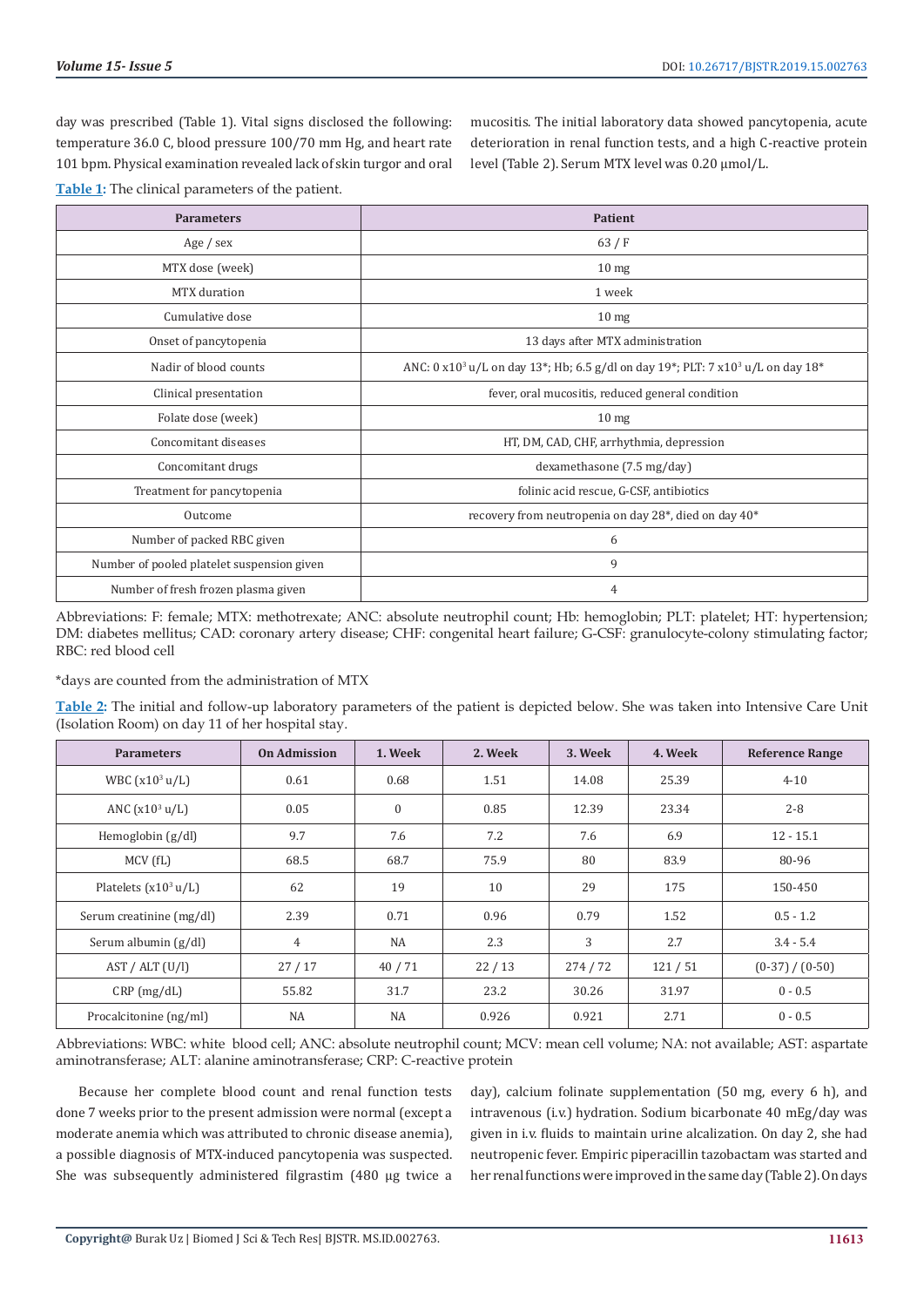2 and 6, the patient had recurrent gastrointestinal system bleeding. Despite close monitoring and blood component replacements (Table 1), her lower gastrointestinal bleeding did not stop, and she had recurrent neutropenic fever. Endoscopic examinations could not have been performed due to grade 4 neutropenia and neutropenic fever. On day 7, serum MTX level decreased to <0.04 μmol/L. Consequently, folinic acid rescue was withdrawn.

# **Intensive Care Unit**

On day 11, the patient was taken into intensive care unit (isolation room) because of hemodynamic instability and reduced general condition. On day 13, the patient had recurrent neutropenic fever. Prior blood culture revealed positivity for Pseudomonas aeruginosa and her antibiotherapy was scrutinized accordingly (including moxifloxacin and meropenem). On day 15, the patient started to have abundant productive and bloody respiratory secretions. A thorax computed tomography (CT) revealed bilateral pleural effusion, alveolonodular opacities, and ground-glass densities in lower lobes (predominantly in left lobe) which were suggestive of an infective process. Additionally, the patient's neutropenia recovered for the first time at day 15 [white blood cell (WBC): 2.88 x10^3 u/L, absolute neutrophil count (ANC): 2.09 x10^3 u/L]. Her lower GIS bleeding stopped on day 17.

#### **Entubation Period and Exitus**

On day 19, she had to be entubated because of a respiratory arrest followed by a cardiac arrest. On day 22, a control thorax CT revealed significant increase in bilateral ground-glass densities. A tracheal aspirate culture was found to be positive for Klebsiella pneumonia. Therefore, her antibiotherapy was then switched to imipenem and colistin. On day 27, she became increasingly hypotensive and tacchycardic due to septic shock requiring dopamine and norepinephrine. Despite close monitoring and intensive supportive measures, she expired on day 27 of hospital stay (40 days after administration of MTX) due to uncontrolled pulmonary enfection and septic shock.

# **Discussion**

MTX-induced pancytopenia have rarely been reported with low cumulative doses (<25 mg). To the best of our knowledge, a total of 5 cases were reported (Table 3) [3,4,7,8]. The minimal cumulative MTX dose leading to fatal pancytopenia was 10 mg (as was in our patient) who had dialysis-free renal impairment and hypoalbuminemia. The mortality rate, including our own, was 67%. These cases may represent an idiosyncratic/type B reaction (immunological or hypersensitive phenomenon) of MTX which is unpredictable and potentially fatal. Mori et al. have retrospectively analyzed 40 patients who were treated with a relative low-dose MTX (mean cumulative dose: 254 mg) and concluded that myelosupression can develop abruptly at any time during treatment. MTX-related severe neutropenia (ANC <500/ mm^3) was significantly more often detected within the first two months of MTX treatment. Mortality rate was 10% and all fatal cases were seen in the severe neutropenic group. Unexpectedly, disease severity was not-dependent on MTX doses [9]. Similarly, in the Scandinavian Study, all the patients treated with low-dose MTX developed pancytopenia abruptly [4].

| Case           | Reference                   | Age/Sex | <b>MTX</b><br><b>Dosage</b> | <b>Duration of MTX Treat-</b><br>ment | Cumulative<br>Dose (mg) | <b>Risk Factors</b>                                 | Concurrent<br><b>Drugs</b> | Outcome |
|----------------|-----------------------------|---------|-----------------------------|---------------------------------------|-------------------------|-----------------------------------------------------|----------------------------|---------|
| $\mathbf{1}$   | Omdal et al.                | 60/F    | 7.5 mg/<br>wk               | 2 weeks                               | 15                      | renal impairment, amyloi-<br>dosis, hypoalbuminemia | polipharmacy<br>(55)       | Exitus  |
| $\overline{c}$ | Gutierrez-U-<br>reña et al. | 63/F    | $5 \text{ mg/wk}$           | 2 weeks                               | 10                      | renal impairment, hypoal-<br>buminemia, infection   | NSAIDs, aceta-<br>minophen | Exitus  |
| 3              | Kuitunen<br>et al.          | NA      | 5 and 7.5<br>mg/wk          | 2 weeks                               | 12.5                    | NA                                                  | NA                         | NA      |
| $\overline{4}$ | Kuitunen<br>et al.          | NA      | 7.5 mg/<br>wk               | 2 weeks                               | 15                      | NA                                                  | NA                         | NA      |

**Table 3:** The clinical data and outcome of patients who were treated with low cumulative dose (≤25 mg) methotrexate.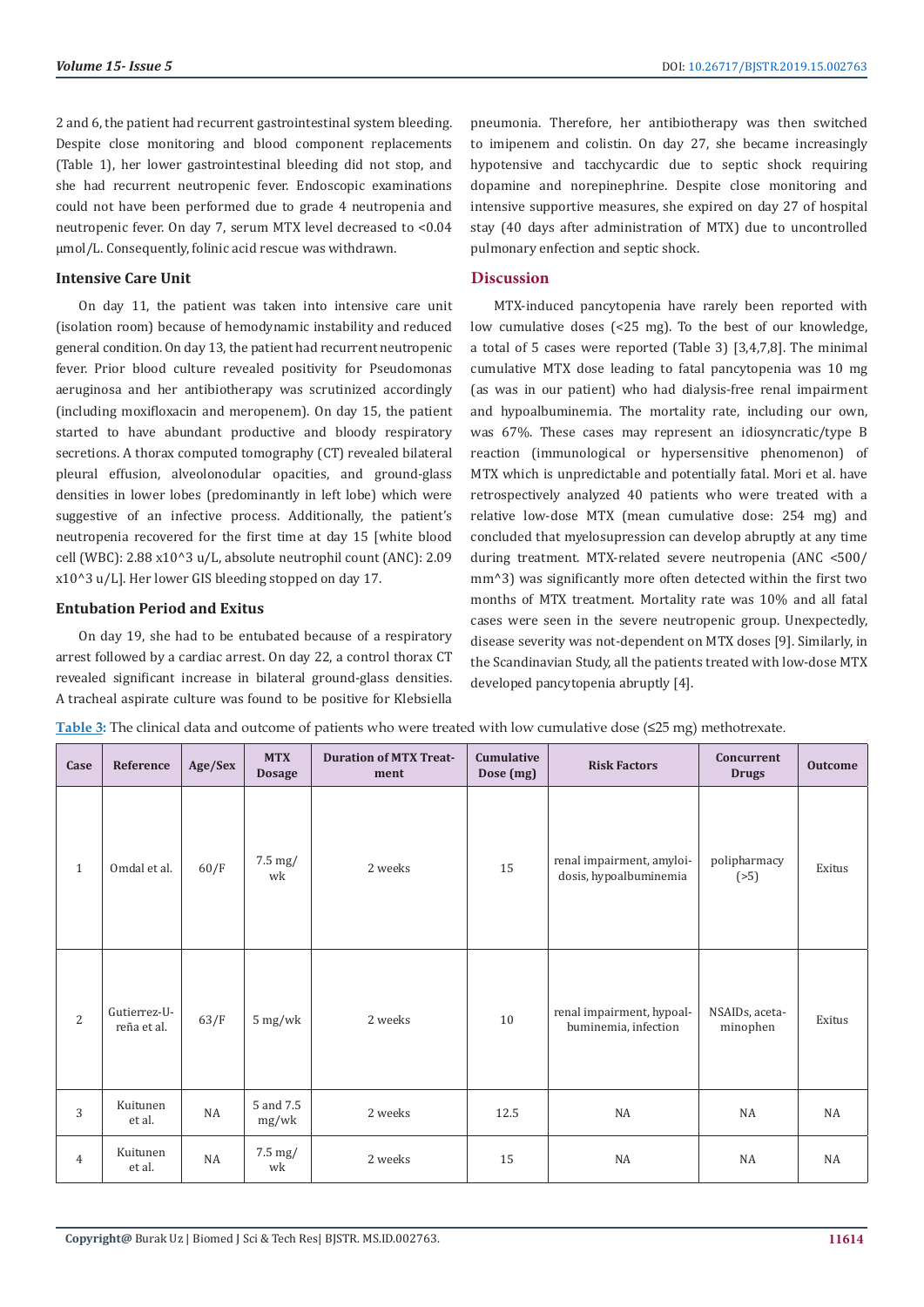| 5 | Preet Singh<br>et al. | 50/F | $5 \text{ mg}$<br>$day^*$       | 5 days* | 25 | MTX overdose, lack of<br>folate supplemantation,<br>sepsis | prednisolone,<br><b>NSAIDs</b> | Exitus |
|---|-----------------------|------|---------------------------------|---------|----|------------------------------------------------------------|--------------------------------|--------|
| 6 | Present case          | 63/F | $10 \frac{\text{mg}}{\text{w}}$ | 1 week  | 10 | renal impairment, polip-<br>harmacy                        | polipharmacy<br>$(55)$ **      | Exitus |

Abbreviations: MTX: methotrexate; F: female; wk: week; NSAIDs: nonsteroidal anti-inflammatory drugs; NA: not available.

\*Overdose due to prescription error

\*\*Ramipril, amlodipin, valsartan, hydrochlorothiazide, dabigatran, bisoprolol, furosemid, and metformin

American College of Rheumatology recommends complete blood count, serum creatinine, and transaminases to be performed at baseline, 2-4 weekly for the first 3 months, 8-12 weekly for the next 3 months, and 12 weekly thereafter [10]. MTX-induced pancytopenia is potentially fatal. The mortality rate varied from 17 to 44% as per severity of pancytopenia [3,4,6,9,11]. Recently, WBC at admission was found to be a predictor of survival in a series of 46 patients with MTX-induced pancytopenia. Of the patients who had an initial WBC of <1000/mm<sup>3</sup>, only one third of them survived. Moreover, ANC was significantly higher (1297 vs 516/mm<sup>3</sup>) in patients who survived than those who expired. Potential predisposing risk factors were as follows: hypoalbuminemia (50%), renal insufficiency (30.4%), prescribing errors (28.3%), and lack of folate supplementation (15.2%) [12]. Other risk factors for MTX-induced pancytopenia are advanced age, usage of anti-folate drugs or polipharmacy (>5 drugs), concomitant infection, and a prior history or documentation of MTX-induced pancytopenia [3,12]. In addition, some polymorphisms (C677T and 1298AA) are associated with a susceptibility to cytopenia [13,14]. In the present case, a relatively advanced age and polypharmacy were present. Her serum transaminase as well as albümin levels were in normal ranges.

Although her prior renal function tests were normal, she presented with acute renal deterioration (Table 2). A 9-year history of type 2 DM, dehydration as a result of preceding oral mucositis and odynophagia, and administration of MTX itself could have been the potential causes of acute renal insufficiency. Time to recovery of cytopenia is also a critic issue for the patients suffered from MTX-induced severe pancytopenia. The median time needed for recovery is 4-6 days [7,12]. Needless to say, prolonged recovery time is associated with severe infections and sepsis. Ajmani et al. have reported that most common cause of death was sepsis. The most common affected site was pulmonary tract which was followed by urinary and gastrointestinal tracts [3,12]. Similary, the infection site was pulmonary area in the present patient. However, the recovery time from neutropenia was 15 days which

was longer than expected (Table 1 and 2). This report highlights the need of close hematologic monitorization during low-dose MTX treatment. Single-dose MTX administration (even with 10 mg) can cause severe pancytopenia followed by neutropenic fever. Oral mucositis and fever can herald deep pancytopenia which can lead to severe mortality and morbidity. In the presence of these findings close laboratory monitoring is mandatory, since MTXinduced pancytopenia can occur abruptly at any given time during treatment.

## **References**

- 1. Shiver MB, Hall LA, Conner KB, Brown GE, Cheung WL, et al. (2014) Cutaneous erosions: a herald for impending pancytopenia in methotrexate toxicity. Dermatol Online J 20(7): 13030.
- 2. Mc Kendry RJ (1997) The remarkable spectrum of methotrexate toxicities. Rheum Dis Clin North Am 23(4): 939-954.
- 3. Gutierrez Ureña S, Molina JF, García CO, Cuéllar ML, Espinoza LR (1996) Pancytopenia secondary to methotrexate therapy in rheumatoid arthritis. Arthritis Rheum 39: 272-276.
- 4. Kuitunen T, Malmström J, Palva E, Pettersson T (2005) Pancytopenia induced by low-dose methotrexate. A study of the cases reported to the Finnish Adverse Drug Reaction Register From 1991 to 1999. Scand J Rheumatol 34(3): 238-241.
- 5. Salliot C, Van Der Heijde D (2009) Long-term safety of methotrexate monotherapy in patients with rheumatoid arthritis: a systematic literature research. Ann Rheum Dis 68(7): 1100-1104.
- 6. Lim AY, Gaffney K, Scott DG (2005) Methotrexate-induced pancytopenia: serious and under-reported? Our experience of 25 cases in 5 years. Rheumatology (Oxford) 44(8): 1051-1055.
- 7. Omdal R, Gøransson L, Bergrem H (1993) Fatal outcome of low-dose methotrexate therapy in rheumatoid arthritis. Clin Rheumatol 12: 283- 284.
- 8. Preet Singh Y, Aggarwal A, Misra R, Agarwal V (2007) Low-dose methotrexate-induced pancytopenia. Clin Rheumatol 26(1): 84-87.
- 9. Mori S, Hidaka M, Kawakita T, Hidaka T, Tsuda H, et al. (2016) Factors Associated with Myelosuppression Related to Low-Dose Methotrexate Therapy for Inflammatory Rheumatic Diseases. PLoS One 11(4): e0154744.
- 10. Saag KG, Teng GG, Patkar NM, Anuntiyo J, Finney C, et al. (2008) American College of Rheumatology 2008 recommendations for the use